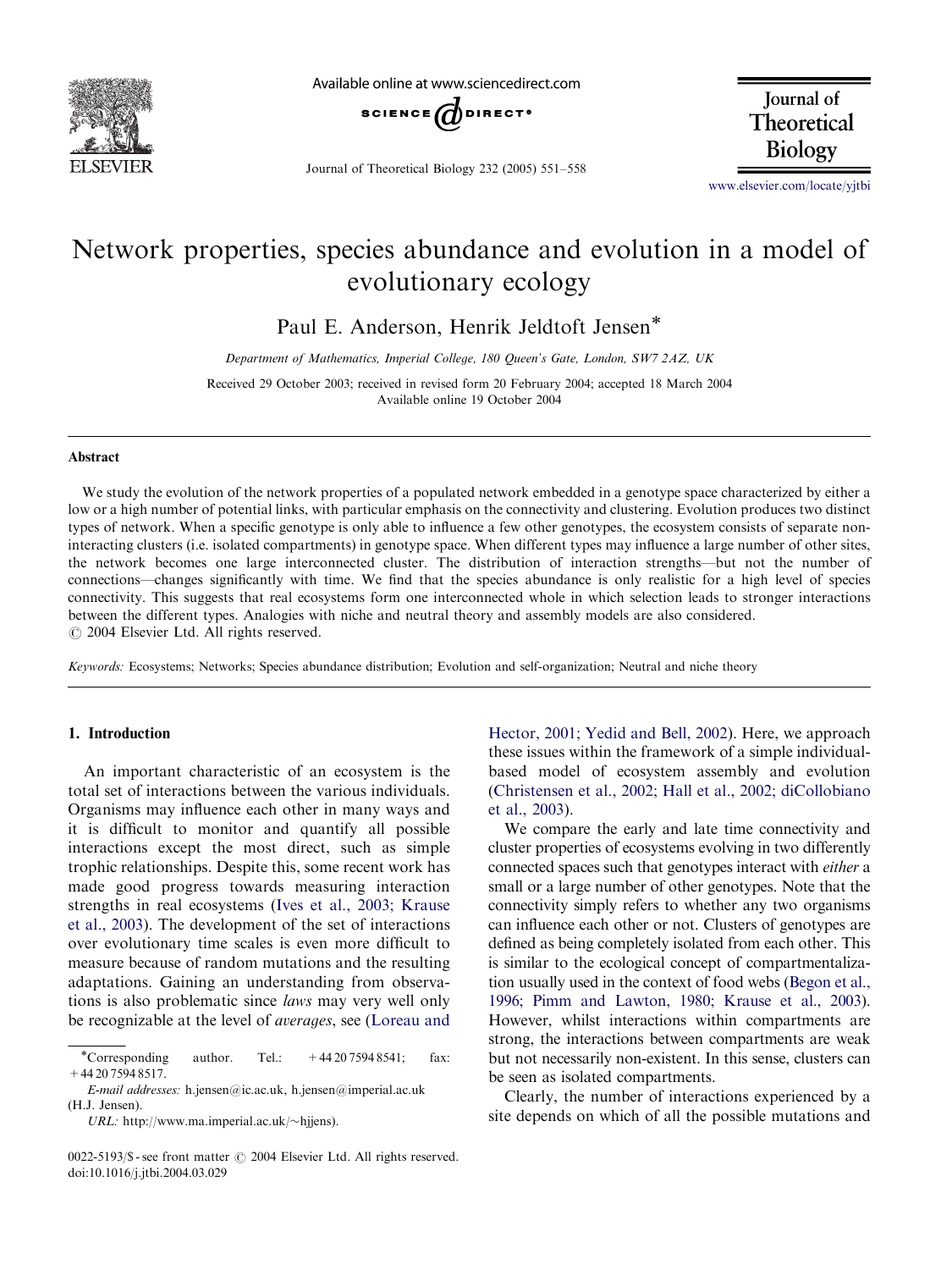adaptations have actually occurred, i.e. the network is dependent on its history. It turns out that the strengths of the interactions change significantly with time, whilst the degree distribution (number of active interactions) remains close to what would be expected if genotypes were occupied at random. The species abundance curve takes a log-normal form only for spaces where the genotypes are linked to many others, suggesting that a high connectedness leads to a more realistic ecology. As discussed later, our model is neutral in some cases, but is unrelated to niche theory in its current form.

How organisms interact and the consequences of connectivity and complexity in real ecologies has long been an important question for mathematical modelling ([May,1974\)](#page-7-0). It is still a very active area of research: Haydon recently showed that the theoretically 'stablest possible systems are characterized by heightened connectance' (Haydon, 2000), provided that the species with strong self-interactions are connected to those with weak self-interactions.

In this paper, we are not directly concerned with the question of the stability of an ecosystem, but more in the assembly and structure of a realistic set of interactions. The idea of stability and resistance to invasion by mutants is implicit in this discussion, but the ultimate goal is to examine the sort of structures that appear in the network over evolutionary timescales. This work is related conceptually to models of community assembly ([Drake,1990; Law and Morton,1996; Morton et al.,](#page-7-0) [1996](#page-7-0)). The analogies are drawn in the next section when the nature of mutation and the interactions have been introduced. The main aim of this paper is to study directly the effect of altering the level of potential connectivity on an ecosystem model and its subsequent evolution.

#### 2. Methods

#### 2.1. Definition of the model

Here, we briefly describe the structure and dynamics of the Tangled Nature model [\(Christensen et al.,2002;](#page-7-0) [Hall et al.,2002](#page-7-0)). An individual is represented by a vector  $S^{\alpha} = (S_1^{\alpha}, S_2^{\alpha}, \dots, S_L^{\alpha})$  in the genotype space  $\mathcal{S}$ , where the "genes"  $S_i^{\alpha}$  may take the values  $\pm 1$ , i.e.  $S^{\alpha}$ denotes a corner of the L-dimensional hypercube. In the present paper we take  $L = 20$  as this gives a generously sized space to explore (over a million genotypes) whilst not being computationally prohibitive. We think of the genotype space  $\mathscr S$  as containing all possible ways of combining the genes into genome sequences. Many sequences may not correspond to viable organisms. The viability of a genotype is determined by the evolutionary dynamics. All possible sequences are made available for evolution to select from. The number of occupied sites is

referred to as the diversity, here analogous to the number of species or species richness ([Krebs,1999\)](#page-7-0). As explained later, genotype, species, site and node are synonymous throughout.

For simplicity, an individual is removed from the system with a constant probability  $p_{kill}$  per time step. A time step consists of one annihilation attempt followed by one reproduction attempt. One generation consists of  $N(t)/p_{kill}$  time steps, which is the average time taken to kill all currently living individuals. All references to time will be in units of generational time.

The ability of an individual to reproduce is controlled by a weight function  $H(\mathbf{S}^\alpha, t)$ :

$$
H(\mathbf{S}^{\alpha}, t) = \frac{1}{cN(t)} \left( \sum_{\mathbf{S} \in \mathcal{S}} J(\mathbf{S}^{\alpha}, \mathbf{S}) n(\mathbf{S}, t) \right) - \mu N(t), \tag{1}
$$

where c is a control parameter,  $N(t)$  is the total number of individuals at time t, the sum is over the  $2^L$  locations in  $\mathcal{S}$ , and  $n(S, t)$  is the number of individuals (or occupancy) at position S. Two positions  $S^{\alpha}$  and  $S^{\beta}$  in genotype space are coupled with the fixed random strength  $J^{\alpha\beta} = J(\mathbf{S}^{\alpha}, \mathbf{S}^{\beta})$  which can be either positive, negative or zero. This link is non-zero with probability  $\theta$ , i.e.  $\theta$  is simply the probability that any two sites are interacting. In order to study the effects of interactions between species, there is no self-interaction, so that  $J^{\alpha\alpha} =$ 0. The present paper compares the three cases  $\theta = \frac{1}{1000}$ ,  $\theta = \frac{1}{4}$  (see Fig. 1). The non-zero values of  $J^{\alpha\beta} \neq \tilde{J}^{\beta\alpha}$  are determined by a deterministic but rapidly varying function of the two positions  $S^{\alpha}$  and  $S^{\beta}$ .

The method for computing  $J^{\alpha\beta}$  at  $t = 0$  is similar to multiplying two random numbers, each drawn from a normal distribution with mean zero. This would give a modified Bessel function of the second kind. The actual shape of the J distribution can be seen in the inset of [Fig. 3](#page-3-0) and it is indeed very close, but not identical, to a



Fig. 1. Two types of network. Left: low  $\theta$ . Most sites are in twoclusters. There is no tendency to form larger clusters at later times. Right: high  $\theta$ . All species are connected in one giant cluster. In both cases, not all sites are occupied.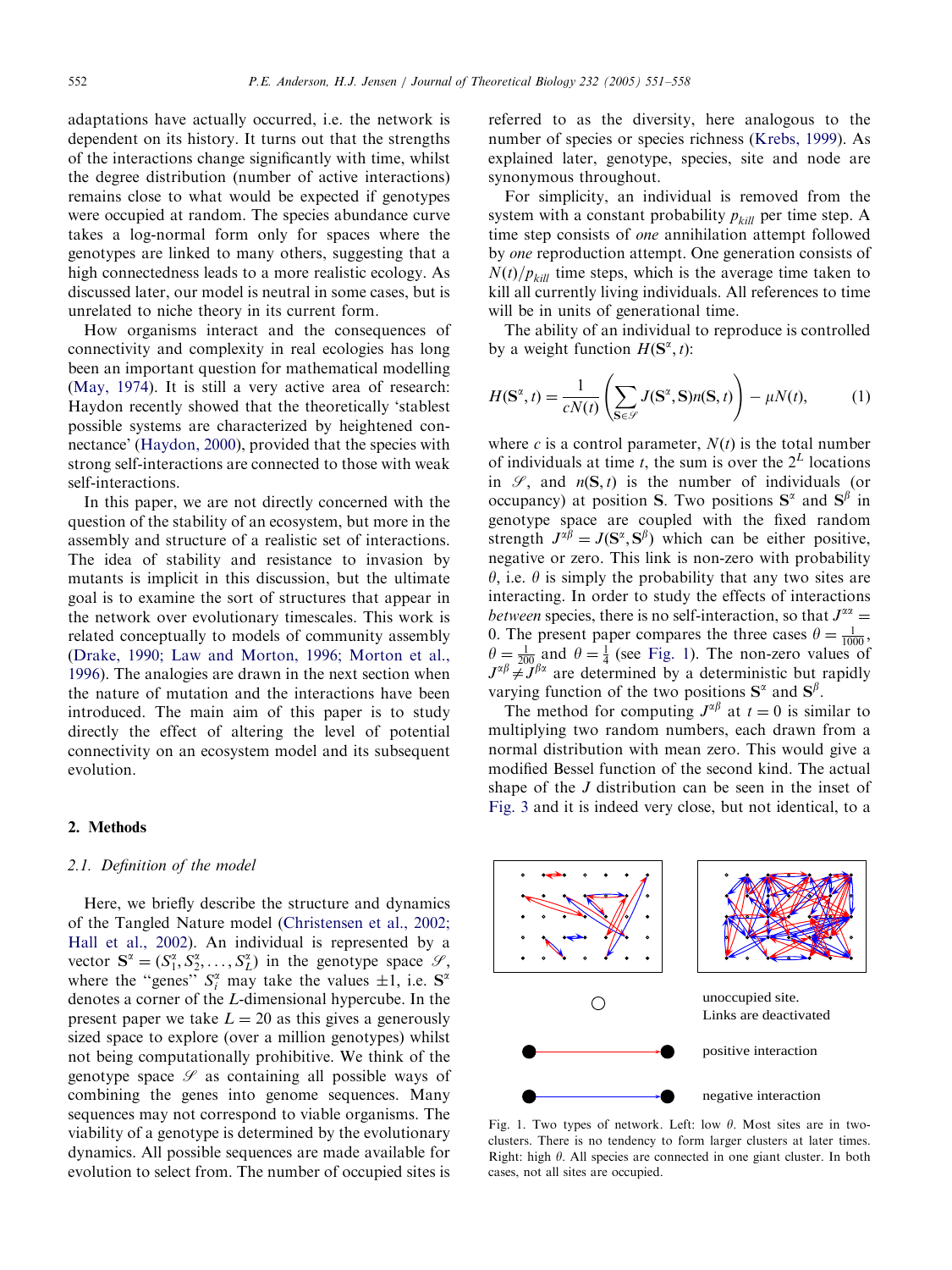Bessel function. The exact procedure used [\(Hall et al.,](#page-7-0) [2002](#page-7-0)) was slightly different and chosen for computational convenience.

The conditions of the physical environment are simplistically described by the term  $\mu N(t)$  in Eq. (1), where  $\mu$  determines the average sustainable total population size. An increase in  $\mu$  corresponds to harsher physical conditions. Note that we cannot identify  $\mu$  with the carrying capacity, since the maximum population size that can be supported for a given  $\mu$  is not a fixed limit and can indeed be increased by different configurations of the  $J$  couplings. Thus,  $\mu$  can be tuned to obtain a particular average population size but cannot set a fixed cap on  $N(t)$ . Genotypes adapt to each other and the physical environment represented by  $\mu$ .

We use asexual reproduction consisting of one individual being replaced by two copies mimicking the process of binary fission seen in bacteria. Successful reproduction occurs with a probability per unit time given by

$$
p_{off}(\mathbf{S}^{\alpha}, t) = \frac{\exp[H(\mathbf{S}^{\alpha}, t)]}{1 + \exp[H(\mathbf{S}^{\alpha}, t)]} \in [0, 1].
$$
 (2)

This function is chosen for convenience. We simply need a smoothly varying function that maps  $H(\mathbf{S}^{\alpha}, t)$  to the interval  $[0, 1]$  and it is otherwise arbitrary. We allow for mutations in the following way: with probability  $p_{mut}$ per gene we perform a change of sign  $S_i^{\alpha} \to -S_i^{\alpha}$  during reproduction.

Since the interaction between a new species, its parent and the other extant species is random, Tangled Nature is very similar to assembly models where an immigrant species is drawn at random from a pool of species ([Drake,1990; Law and Morton,1996; Morton et al.,](#page-7-0) [1996](#page-7-0)). In both cases, a species needs to be able to succeed when rare in order to become established within the community. However, in Tangled Nature a new mutant can be produced, potentially, in every time step. This means that although the species are introduced one at a time, there is no guarantee that the system will settle into an equilibrium before the next new species is inserted. This is in contrast to assembly models where the resident community has a chance to respond to the newcomer and in some sense settle down before another immigrant is introduced (Drake, 1990; Law and [Morton,1996\)](#page-7-0). Morton et al. highlight this neglect of 'simultaneous invasions on the transient trajectories of resident communities' ([Morton et al.,1996](#page-7-0)).

Furthermore, our pool has no explicit trophic structure unlike the model in [Drake \(1990\)](#page-7-0) where the source pool is divided into omnivores, predators, herbivores and producers. Despite this, it is very useful to consider new species in Tangled Nature as randomly drawn from a pool. After all, the one-step mutant genotypes of highly populated sites are likely to be born (and possibly go extinct) regularly. This is analogous to

members of the pool having several chances to invade (Drake, 1990), and emphasizes that the order in which species are drawn from the pool matters. The Tangled Nature model relates this idea of community assembly to evolution.

Initially, we place  $N(0) = 500$  individuals at randomly chosen positions. Their initial location in genotype space does not affect the dynamics. A two-phase switching dynamic is seen consisting of long periods of relatively stable configurations (quasi-Evolutionary Stable Strategies or q-ESSs) interrupted by brief spells of reorganization of occupancy which are terminated when a new q-ESS is found, as discussed in [Christensen et al. \(2002\).](#page-7-0)

## 2.2. Parameters

As mentioned previously, the only parameter that is changed in this paper is the connectivity,  $\theta$ . The values used throughout are  $L = 20$ ,  $c = 0.005$ ,  $\mu = 0.01$ ,  $p_{kill} =$ 0.2 and  $p_{mut} = 0.015$ . This selection provides several transitions between different q-ESSs for each run, see ([Hall et al.,2002; diCollobiano et al.,2003](#page-7-0)). We consider three  $\theta$  values: 0.001, 0.005 and 0.25, which we will refer to as very low, low and high  $\theta$ , respectively. These correspond to below, near and above the percolation threshold. That is, the point where there is a non-zero probability that all living sites are connected in one dominant cluster (see Albert and Barabási (2002) for a review of network models and terminology). A realistic species abundance curve was only obtained above the threshold. We will be contrasting results at  $t = 500$ (primal time),  $t = 5000$  (early time) and  $t = 500,000$ (late time). Early time is well outside the system's initial transient search for a quasi-stable configuration in genotype space. The low and high  $\theta$  ensembles consist of 500 realizations. Each run uses a different random number seed but, for any given run, only  $\theta$  is changed between the two ensembles. Such large ensembles were obtained using a Super Computer At Night (SCAN) cluster of undergraduate machines running in parallel (with the FreeBSD operating system) overnight and during weekends and holidays.

[Figs. 2–4](#page-3-0) show two sets of data: one labelled simulation (which are the results generated by the dynamics of the model) and the other random. In the random case, rather than evolving the network, for any specified time we read in the diversity and number of individuals alive from the simulated run. The individuals are then thrown on to the network of  $2^{20}$  genotypes at random with the constraint that the diversity is the same as the simulation. That is, the species are simply selected at random and then the various properties are measured. There is no dynamics. Thus random data is *not* dependent on the history of the network, but has the same global properties (diversity and population size) as the simulations. This provides a very useful null model.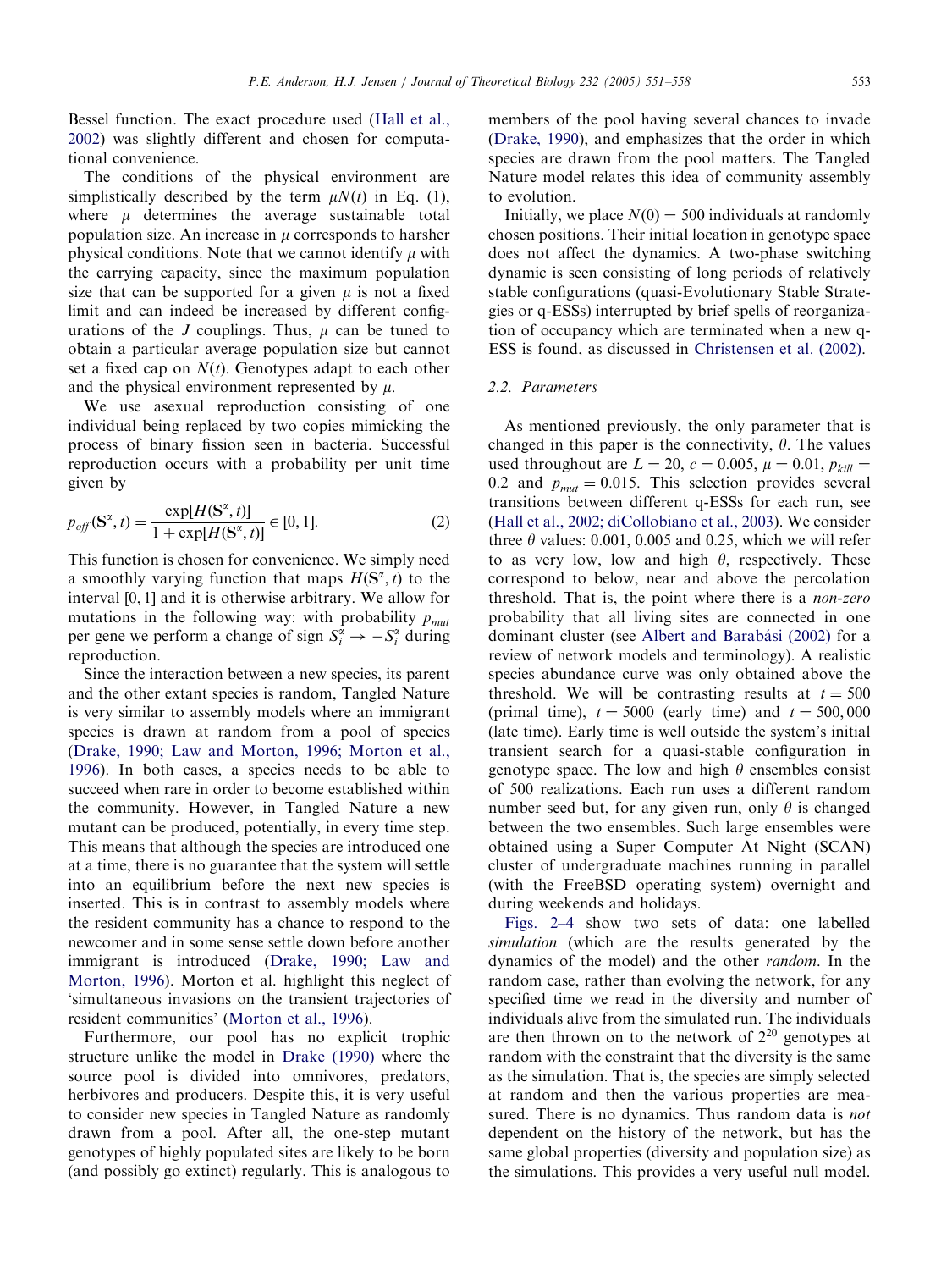<span id="page-3-0"></span>

Fig. 2. Degree histograms. Top: Degree histogram for  $\theta = 0.005$ . Bottom:  $\theta = 0.25$ . Solid lines, random; dotted lines, simulation. From the left, the pairs of curves are for  $t = 500$ , 5000 and 500,000. At later times, the number of active links increases for both the simulation and random data.



Fig. 3. Interaction distributions. Top: Distribution of interaction strengths between individuals for  $\theta = 0.005$ . Bottom:  $\theta = 0.25$ . Inset: Entire distribution. Solid lines, random; crosses, simulation at  $t = 500$ ; dotted lines, simulation at  $t = 500,000$ . All plots are normalized so that their area is one. For high  $\theta$ , a significant increase in positive interactions is seen. For low  $\theta$ , a change is seen but for trivial reasons.

Comparisons with this will reveal whether the network is really evolving, or the results are just by-products of increasing diversity. Simulated data is always shown as a dotted line and random data as a continuous line.

### 3. Results

#### 3.1. Connectivity

We study the temporal evolution of the network connectivity in the space of occupied positions for different  $\theta$  values. Note that the hard-wired configura-



Fig. 4. Maximum cluster size. Maximum cluster size across all realisations for  $\theta = 0.005$ . Solid line, random; dotted line, simulation. Clusters produced by the simulation are larger than those produced in a history-independent network.

tion of couplings  $J(\mathbf{S}^a, \mathbf{S}^b)$  between all  $2^{20}$  positions in genotype space is determined at  $t = 0$  and remains constant. The network of occupied sites will nevertheless change with time and so the network properties at any given time depend on which genotypes are inhabited. Interactions between other sites can be explored by mutations away from the occupied sites. The degree distributions in Fig. 2 show the number of genotypes having *x active* interactions.

The leftmost pair of curves represents primal time, the next, early time and the rightmost late time. Considering only the simulation data for now, a clear shift to a greater number of active links is seen in the high  $\theta$  case. whilst a slight change occurs for low  $\theta$ . The difference between early and late time is bigger than that between early and primal time. The degree of a site is equal to the number of direct interactions it has with all other occupied sites. This explains why any particular site in the low  $\theta$  runs only has at most nine and usually only one or two direct interactions. The data is summed up over the entire ensemble.

How much of this shift is due to a genuine change in network connectivity? For high  $\theta$ , the null model data shows that there is very little difference between evolving the network and throwing individuals down randomly. Low  $\theta$  appears to show a change. However, any site that does not interact with any others will die very quickly in a simulation. If for any instant in time genotype positions are chosen by chance, such a low connectivity will give a disproportionate number of isolated genomes that would be forbidden by the dynamics. There is no fair way to simulate this effect, but it can be seen that the differences between the time curves in the random and simulated runs is similar and thus the network connectivity does not evolve for either value of  $\theta$ .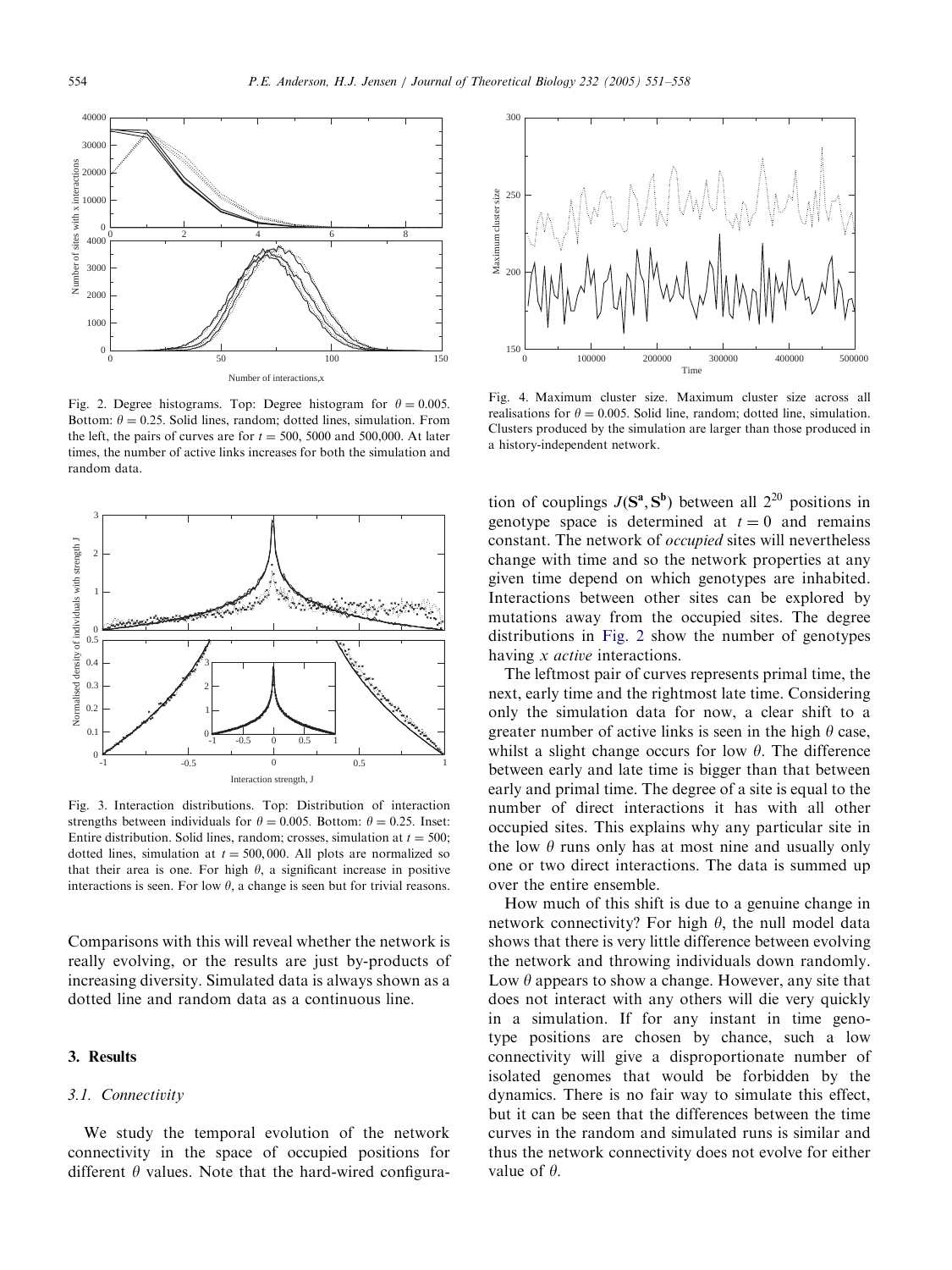#### 3.2. Interaction strength

For both  $\theta$  values, the diversity gradually increases with time. What is causing this? It turns out that the strength of the interaction between sites is crucial to the ability of the network to support larger numbers of individuals. [Fig. 3](#page-3-0) shows the distribution of interaction strengths between each living site and all other living sites at a given time. Interaction strengths are assigned at random and are not necessarily symmetric [\(Hall et al.,](#page-7-0) [2002](#page-7-0)). For example,  $J(\mathbf{S}^{18}, \mathbf{S}^{59}) = 0.3$ , but  $J(\mathbf{S}^{59}, \mathbf{S}^{18}) =$  $-0.2$ . For all times and both values of  $\theta$ , the distribution for the random data approximately follows a modified Bessel function of the second kind as described earlier. It is a symmetrical curve peaking at  $J = 0$ . This makes sense because there is no bias in the ratio of positive to negative links when the links are assigned to the ''bare'' network at  $t = 0$ .

For reasons of clarity, the simulation results are only shown for primal and late time. Clearly, a significant change takes place for high  $\theta$  between  $t = 0$  and primal time. Some weight is taken in the fall of the peak at  $J = 0$  and the drop in negative J values, and redistributed into positive strengths, that is the curve moves right. This comprises a significant shift in the probability density. The change from primal to late time is smaller but still noticeable—since the large number of reorganizations of genotype space in the early generations drops to occasional punctuation of q-ESSs later in the run. (Typically, there are only one or two transitions from early time onwards.) Despite this, the curve continues to drift to the right. On first inspection, the low  $\theta$  runs seem to have changed dramatically from the initial configuration. However, nothing particularly interesting is happening here: it is simply an effect of the structure of clusters in the low  $\theta$  space and is explained below.

#### 3.3. Clustering

The clustering (how sites are linked to each other through other sites) is another useful network measure. For high  $\theta$  we find that at any given time, all occupied sites in genotype space belong to one and the same cluster. Thus the cluster size for high  $\theta$  simply follows the diversity. In contrast, we observe the formation of distinct clusters (or compartments) for low  $\theta$ . The rest of this section will deal solely with low  $\theta$ .

The overall structure of the clusters does not seem to change much with time. This is the first indication that the clustering is not an evolving property of the network. As would be expected, one-clusters are transient. They are born on a new site as mutants from a parent but are isolated from other sites and so are extremely unlikely to reproduce. (Since  $\mu = 0.01$  and the average total population is about 2700,  $p_{off} \approx$ 

 $10^{-12} \ll p_{kill} = 0.2$  so an isolated site is much more likely to be killed than multiply when chosen.) These sites are simply flashing in and out of existence.

Simulations indicate that the building blocks of larger groups are two-clusters. These tend to be two very old sites that have mutually positive links. Large clusters are formed mainly from very old two-clusters joined together by a mutant. The continual background of mutants flitting in and out of the network plugs these building blocks together. However, the entire cluster is rarely long lived whereas the two-clusters are formed early in any particular run, quickly build up their population and are very persistent since their occupation is high.

Clusters do indeed generally increase in size with time. There are, however, large fluctuations in the record size which gives an indication of how unstable these large clusters are, see [Fig. 4.](#page-3-0) The largest recorded cluster in any run at any time contained 281 sites. It is revealing to compare the results obtained from the null model, where the maximum cluster size is much smaller but just as variable. When individuals are thrown down at random, two-clusters are no longer the building blocks of the large clusters and any long string of connected sites is determined purely by chance. Hence, the biggest cluster will always be smaller than that produced by the dynamics. The temporary nature of the large clusters is further borne out by time and ensemble averaging the cluster sizes. The number of clusters of a particular size S is stored at intervals of 5000 generations from early to late time for each of the 500 runs and the time and ensemble average is then calculated. As expected, there are many one-clusters and fewer large clusters.

The distribution follows the functional form  $n_s \sim$  $s^{-5/2}e^{-(p-p_c)^2s}$  anticipated for the cluster size distribution on a random graph of  $D \approx 195$ ) nodes. (See Eq. (36) in Albert and Barabási (2002).) The percolation threshold  $\frac{1}{D}$  is very close to the considered connectivity  $\theta = 0.005$ . A comparison with the random data shows that this scale-independent distribution is not due to the dynamics of the system, the only difference being the appearance of larger record clusters in the simulation, as shown in [Fig. 4](#page-3-0). This is perhaps the most compelling piece of evidence that the low  $\theta$  regime does not show any emergent structure. We also ran simulations for very low  $\theta$  (0.001) and found that the cluster sizes were exponentially distributed as would be expected below the percolation threshold.

[Fig. 3](#page-3-0) (low  $\theta$ ) can now be easily explained. Unconnected sites die extremely quickly in the first few generations leaving behind two-clusters and other sites with positive interactions. The slight increase in sites with  $J>0$  for late time is caused by well established positive–positive two-clusters. So what looked like an interesting result initially proves to be due to the fairly constant microscopic structure of the network.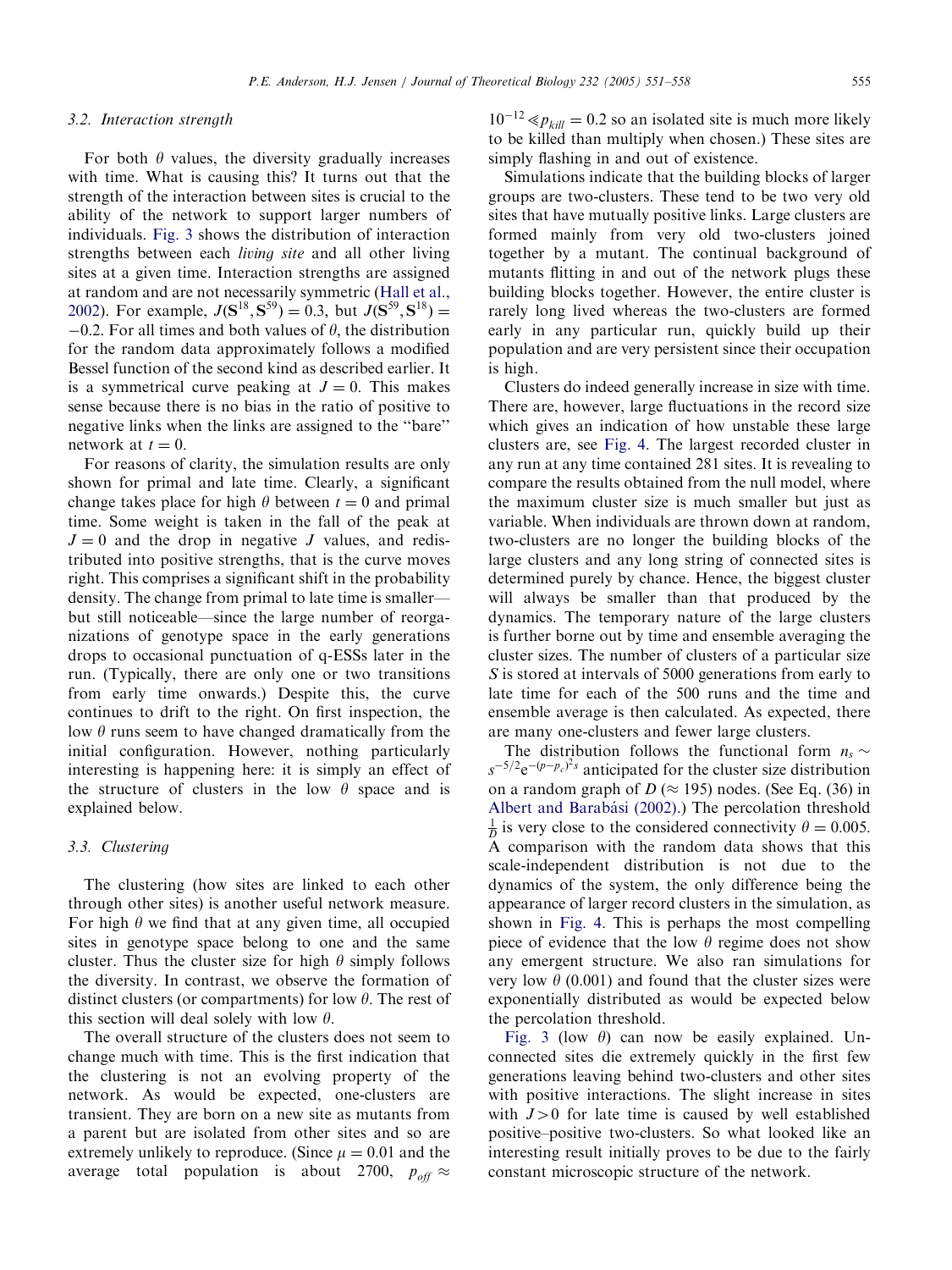Until recently (Krause et al., 2003), there has been little evidence of this clustering or compartmentalization in nature ([Pimm and Lawton,1980\)](#page-7-0). Krause et al. indicate that compartments may have been overlooked in several well-known food webs, and may well play an important role. In the Tangled Nature model, whilst clustering is inevitable at  $t = 0$  when individuals are randomly thrown down due to the low underlying connectivity, it could have been the case that the dynamics found a large, interconnected cluster that existed in the bare network. Clearly this does not happen and compartments remain. This further adds to the evidence that the low  $\theta$  case is ecologically unrealistic. Even the Krause et al. study finds only two compartments in a 45 taxa ecosystem, as opposed to the mass of isolated, tiny compartments seen in Tangled Nature.

#### 3.4. Species abundance

The Species Abundance Distribution or SAD is important in characterizing ecosystems. It is the proportion of species that contain  $\rho$  individuals. We define a species as one site in genotype space. Ideally, we would like to use a coarse-grained definition more likely to reflect real ecologies, where species are defined as groups of points in genotype space echoing the genotypic cluster species definition introduced by [Mallet](#page-7-0) [\(1995\)](#page-7-0). Since the maximum number of genotypes in our model is only around  $10^6$  anyway, the single site species approach is more appropriate. This is perhaps not so unreasonable since any two gene sequences differ by at least 5%, since  $L = 20$ . We have been able to extend the initial results obtained in [Hall et al. \(2002\)](#page-7-0) and can consider the evolution of the SAD for high and low  $\theta$ integrated across all 500 runs, as seen in Fig. 5. The



Fig. 5. Species abundance distributions. Species abundance distributions for the simulations only. Dashed line,  $t = 500$ ; dashed–dotted line,  $t = 5000$ ; solid line,  $t = 500,000$ . Low  $\theta$  on the left, high  $\theta$  on the right. The ecologically realistic log-normal form is only seen for high  $\theta$ .

larger ensembles allow enough statistics for illuminating conclusions to be drawn. Note that the null model is absent since when individuals are sprinkled randomly across the living sites, there is no tendency for accumulation on any particular site, so the individuals follow a multinomial distribution.

The key result of this paper is that only high  $\theta$  leads to a SAD similar to those observed in nature. Low  $\theta$  is skewed by its heavily populated two-clusters. The plots for high  $\theta$  show the log-normal form observed in many real ecosystems and in other ecological models [\(McKane](#page-7-0) [et al.,2000; Hubbell,2001](#page-7-0)). They appear to become more log-normal as time increases with the dip between four and eight individuals falling, even though the diversity is rising. Hence, the SAD is evolving. From this, it seems that the high  $\theta$  case structures itself more like a real ecosystem than low  $\theta$ , whose SAD develops a sharper peak as the two-clusters become densely occupied. The single cluster of highly interdependent genotypes produces a reasonable SAD that cannot be formed by patches of isolated clusters.

Thus the abstract parameter  $\theta$ , which cannot be measured in a simple way in real systems, is directly linked to the easily observed SAD. We recall that low values of  $\theta$  correspond to a world in which different species, or types, are able to influence only a small number of other species. High values of  $\theta$  correspond to the situation where different types may have an impact on the vitality of a large number of other species.

The initial descent in both curves from the global peak at  $\rho = 1$  is due to the large number of sites with only one occupant. In nature, sampling difficulties would mean that these sites would not be detected so this first aspect is not seen or is at least much smaller in observed SADs. (It is particularly marked for our model since we use each site as one species and do not coarsegrain.) But the second peak does correspond well to results from the field, though it should be pointed out that the proportion of all sites with more than two individuals is only about 30% in each case. However, this is sufficient to detect the evolution of the SAD. It should also be remembered that whilst stochasticity is an important effect when the number of individuals is small (as it is in any one run), we integrate across 500 runs and so the second peak is a real effect and not just due to fluctuations.

We note that recent studies of a simplified version of the Tangled Nature model described in [Rikvold and](#page-7-0) [Zia \(2003a,b\)](#page-7-0); [Zia and Rikvold \(2004\)](#page-7-0) found no temporal evolution of the statistics of the model. The reason for this may be that they use a relatively short genome length  $L = 13$  together with a very substantial simulation time of order  $10<sup>7</sup>$  generations. We have observed previously that the time to reach a stationary state explodes with genome length [\(Christensen et al.,](#page-7-0) [2002](#page-7-0)).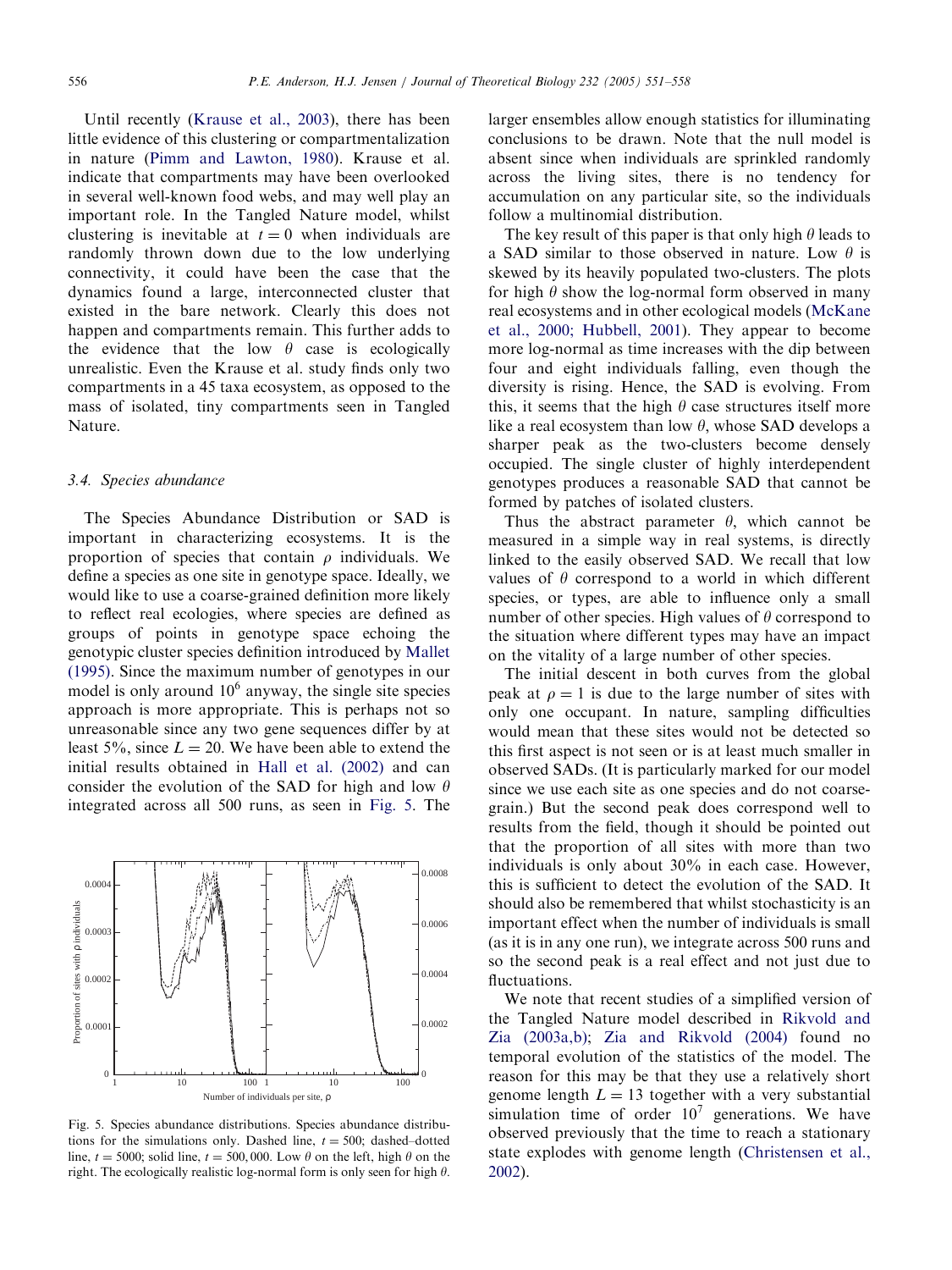#### P.E. Anderson, H.J. Jensen / Journal of Theoretical Biology 232 (2005) 551–558 557

#### 4. Discussion

Before discussing how these results relate to ecology in practice, we shall pause to consider the relationship between the Tangled Nature model and the neutral/niche theory debate. There has lately been much interest in the neutral theory of biodiversity [\(Hubbell,](#page-7-0) [2001; Bell,2001](#page-7-0)). Despite making assumptions that are anathema to traditional niche models (all individuals are the same and adaptations to specific environmental niches are essentially unimportant) it has been successful in making predictions about real world ecology although its effectiveness in modelling the species abundance has recently been called into question (McGill, 2003).

If all individuals are on the same genotype at  $t = 0$ , the Tangled Nature model is neutral since all individuals are identical. However, the dynamics immediately breaks this neutrality as configurations are spontaneously generated. Once individuals become differentiated, interactions matter and the model is no longer neutral—although  $\mu$  and  $p_{kill}$  remain independent of the individual and thus neutral. Technically, Tangled Nature is also neutral if  $J = 0$  for all time, but this is obviously not the case in this paper. Further, unlike the models in Hubbell  $(2001)$ , we have no spatial aspect: we deal with only one large metacommunity as opposed to aggregating many local communities to form the metacommunity.

Niche models use a small number of limiting factors to model phenotypic evolution. Typical examples include food size (May, 1974), plant biomass ([Jansen](#page-7-0) [and Mulder,1999](#page-7-0)) and body size ([Kisdi,1999](#page-7-0)). In Tangled Nature, no trade offs are specified so the number of limiting factors is infinite. As it stands, the model is not related to niche theory but it could be developed into a niche model by changing the nature of interactions and adding a resource that the species compete for. This line of work is currently being pursued. A spatial aspect would also bring it in to line with the existing models of migration between patches of species.

In summary, although the Tangled Nature model is not directly related to either class of model, perhaps in the future, simulation and individual-based approaches could be used to investigate the relative importance of niche and neutral effects.

Our most important results are that temporal evolution of the network properties of an ecosystem and a realistic form for the species abundance are only seen if the genotype space is well connected. This is interpreted here as meaning that an occupied genotype is likely to interact with many other (potentially occupied) genotypes. No evolution at the level of ecosystems can occur in a world where most possible genotypes are *inert*, i.e. whether they are present or not will have very little

influence on other organisms. It is easy to overlook the importance of the entire network of interactions when dealing with small communities of organisms on a macroscopic scale, but easier to visualize with colonies of billions of bacteria.

We suggest that this observation can be used to gain insight into the potential underlying connectivity between biota. Imagine two microbial evolution experiments. In one case, the microbial ecosystem evolves towards an interwoven or entangled ecology. In the other, little evolution is observed in the structure of the ecological properties of the microbial community. One might, according to the result from our model, anticipate that the first system consists of microbes from a part of genotype space in which types influence each other, whereas the second system consists of genotypes from a region of space consisting of mainly inert organisms.

The immediate ecological implication of this work, is that macroscopic properties that can be easily measured can give indications of the nature of microscopic properties that cannot be directly obtained. More specifically, the functional form of the SAD—a large scale, comparatively simple quantity—is important in giving an insight into the connectivity of the ecosystem—a notoriously slippery and complicated unknown. More generally, this work agrees with the idea that species are highly dependent on each other in ways that are not necessarily immediately obvious, so ecosystems should be treated as an interconnected whole rather than a set of isolated species dealt with on a case-by-case basis.

From our results, it is tempting to speculate that the observed degree of diversity, complexity and adaptation of living matter may be directly related to a high level of interdependence between organisms. Thus Darwin's entangled bank may be a useful image to keep in mind when studying the evolution of large collections of individuals.

#### Acknowledgements

We are grateful to Gunnar Pruessner for extensive help with the development of the parallelized code that enabled us to probe the model at much deeper timescales and for broader ensembles than had been possible before. We wish to thank Andy Thomas for his fantastic technical support. Without his help and dedication, this project would not have been possible. We are indebted to Dan Moore, Brendan Maguire and Phil Mayers for their continuous support. We thank Albert Diaz-Guilera for inspiring discussions and Ed Johnson for reading the manuscript. Paul Anderson thanks EPSRC for research funding.